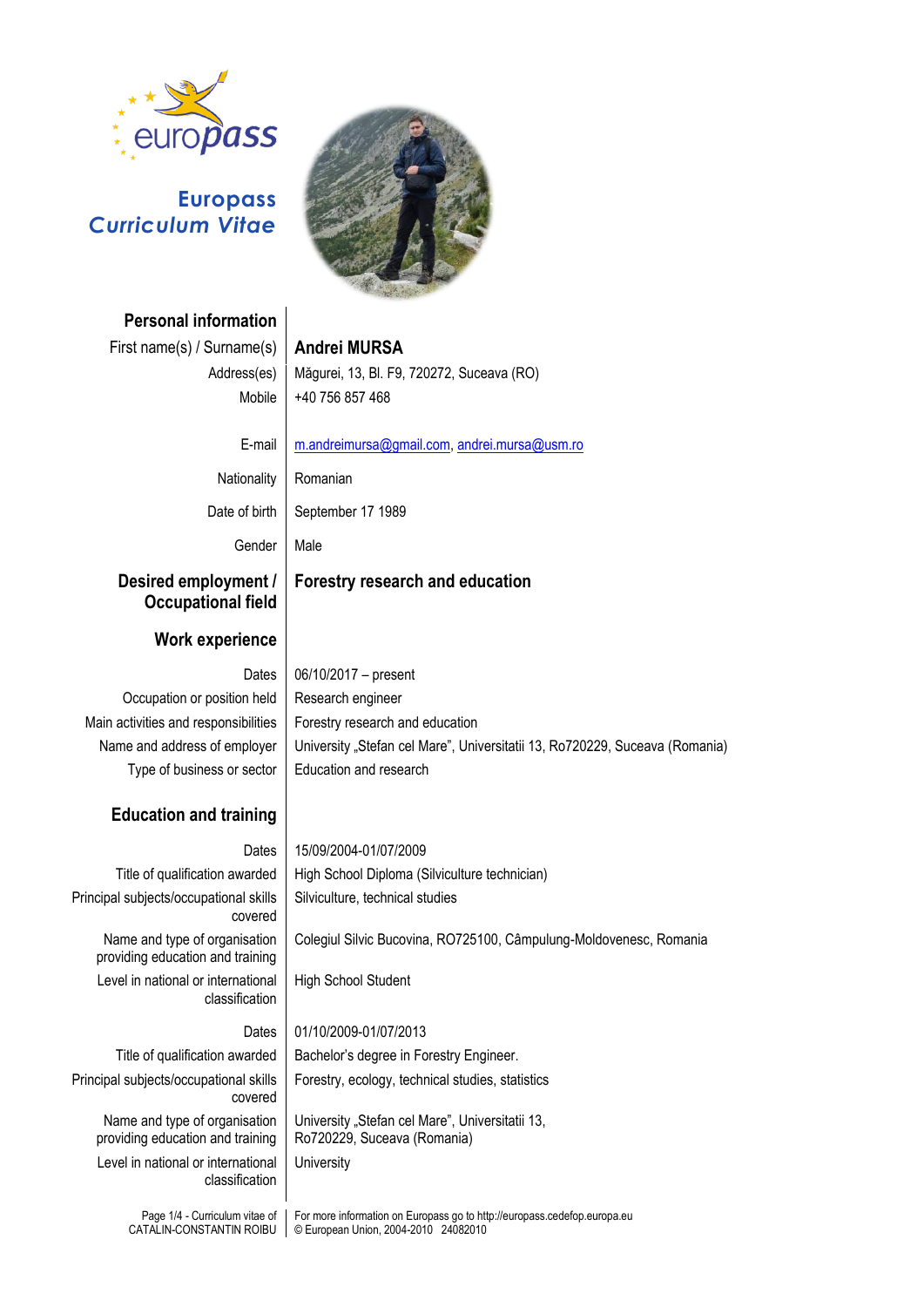| Dates                                                                    | 01/10/2013-01/17/2015                                                                                                                                                                                                |                                                                                 |                               |
|--------------------------------------------------------------------------|----------------------------------------------------------------------------------------------------------------------------------------------------------------------------------------------------------------------|---------------------------------------------------------------------------------|-------------------------------|
| Title of qualification awarded                                           | Master degree                                                                                                                                                                                                        |                                                                                 |                               |
| Principal subjects/occupational skills                                   | Forestry research - Biodiversity conservation and ecosystem management.                                                                                                                                              |                                                                                 |                               |
| covered                                                                  |                                                                                                                                                                                                                      |                                                                                 |                               |
| Name and type of organisation                                            | University "Stefan cel Mare", Universitatii 13                                                                                                                                                                       |                                                                                 |                               |
| providing education and training                                         | Ro720229, Suceava (Romania)                                                                                                                                                                                          |                                                                                 |                               |
| Level in national or international<br>classification                     | <b>Master Student</b>                                                                                                                                                                                                |                                                                                 |                               |
|                                                                          |                                                                                                                                                                                                                      |                                                                                 |                               |
| Dates                                                                    | 01/10/2015 - 01/09/2018                                                                                                                                                                                              |                                                                                 |                               |
| Title of qualification awarded<br>Principal subjects/occupational skills | Forestry, Dendrochronology, Ecology                                                                                                                                                                                  |                                                                                 |                               |
| covered                                                                  |                                                                                                                                                                                                                      |                                                                                 |                               |
| Name and type of organisation providing<br>education and training        | University "Stefan cel Mare", Universitatii 13,<br>Ro720229, Suceava (Romania)                                                                                                                                       |                                                                                 |                               |
| Level in national or international                                       | PhD Student                                                                                                                                                                                                          |                                                                                 |                               |
| classification                                                           |                                                                                                                                                                                                                      |                                                                                 |                               |
| <b>Personal skills and</b>                                               |                                                                                                                                                                                                                      |                                                                                 |                               |
| competences                                                              |                                                                                                                                                                                                                      |                                                                                 |                               |
|                                                                          |                                                                                                                                                                                                                      |                                                                                 |                               |
| Mother tongue(s)                                                         | Romanian                                                                                                                                                                                                             |                                                                                 |                               |
| Other language(s)                                                        |                                                                                                                                                                                                                      |                                                                                 |                               |
|                                                                          | <b>Speaking</b><br>Writing<br>Understanding                                                                                                                                                                          |                                                                                 |                               |
| Self-assessment                                                          |                                                                                                                                                                                                                      |                                                                                 |                               |
| European level (*)                                                       | Reading<br>Listening                                                                                                                                                                                                 | Spoken interaction<br>Spoken production                                         |                               |
| English                                                                  | C2 Independent user C2 Independent user C1 Independent user                                                                                                                                                          | C1 Independent user                                                             | <b>B2</b><br>Independent user |
| French                                                                   |                                                                                                                                                                                                                      | B1 Independent user B1 Independent user A2 Independent user A2 Independent user | A1 Independent user           |
|                                                                          | (*) Common European Framework of Reference for Languages                                                                                                                                                             |                                                                                 |                               |
|                                                                          |                                                                                                                                                                                                                      |                                                                                 |                               |
| Social skills and competences                                            | Great ability to adapt to multicultural environments, good communication skills, proactive                                                                                                                           |                                                                                 |                               |
| Organisational skills and                                                | Detailed planning, organized, experience in research project teams                                                                                                                                                   |                                                                                 |                               |
| competences                                                              |                                                                                                                                                                                                                      |                                                                                 |                               |
| Computer skills and competences                                          | Microsoft Office Suite, Presentation software, Spreadsheets, Data visualization, Basic R programming                                                                                                                 |                                                                                 |                               |
|                                                                          | language, Technical design (2D/2.5D/3D - Computer-Aided Design, Computer-Aided Manufacturing),                                                                                                                       |                                                                                 |                               |
|                                                                          | GIS, System Administration, Technical support                                                                                                                                                                        |                                                                                 |                               |
| Driving licence                                                          | A, B                                                                                                                                                                                                                 |                                                                                 |                               |
| <b>Additional information</b>                                            | <b>Training course</b>                                                                                                                                                                                               |                                                                                 |                               |
|                                                                          |                                                                                                                                                                                                                      |                                                                                 |                               |
|                                                                          | 23 - 26 May 2015<br>Operational and maintenance training course for the X-ray system - Itrax Multiscaner used to<br>determining the annual tree-rings density. (Prof. Anders Rindby from COX Analytical Systems, SW) |                                                                                 |                               |
|                                                                          |                                                                                                                                                                                                                      |                                                                                 |                               |
|                                                                          | 11 and 14 June 2021<br>Blue Intensity for Dendroclimatology - virtual workshop within TRACE 2021 International conference                                                                                            |                                                                                 |                               |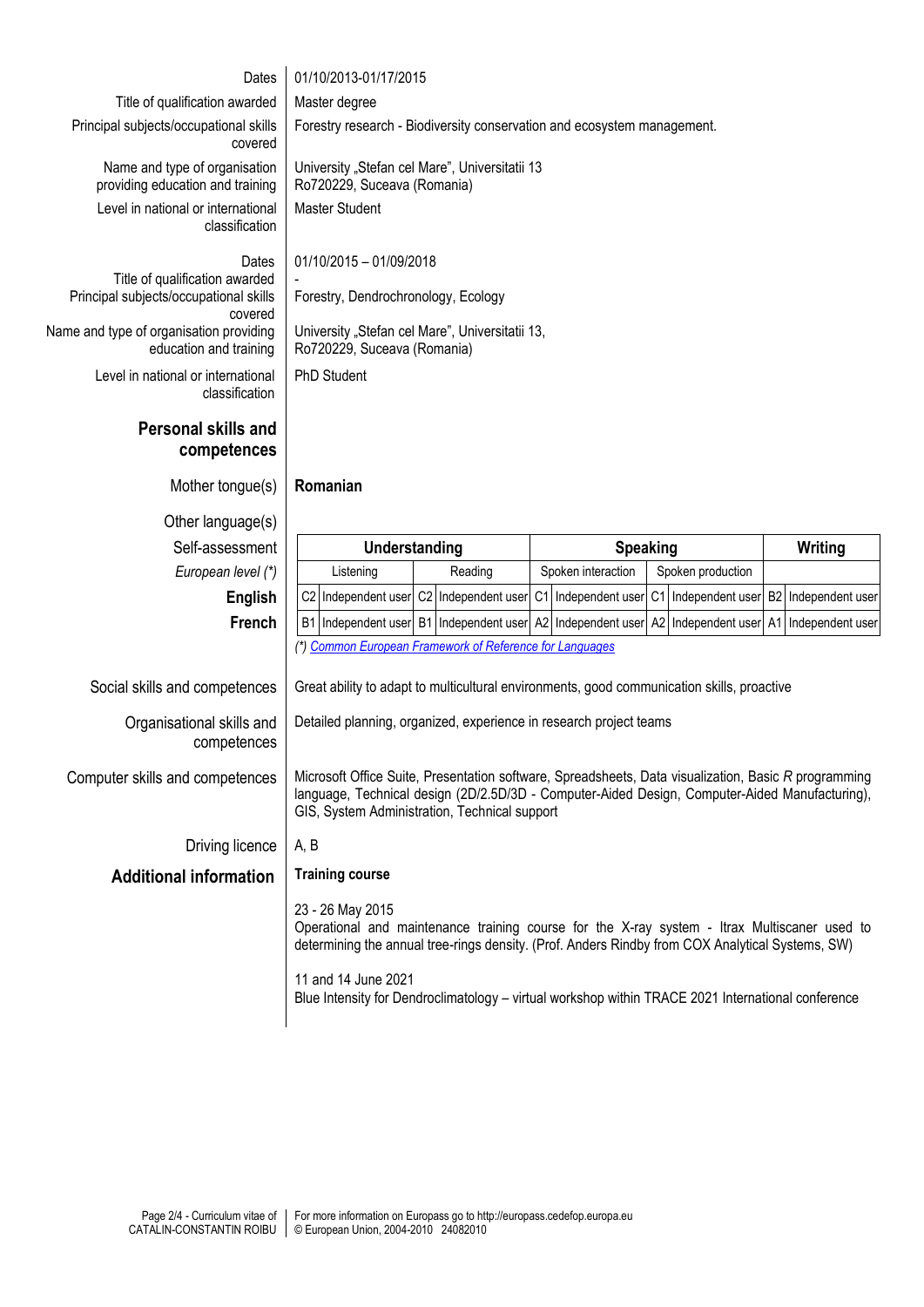## **Additional information Conferences / Conference papers**

#### 24-27 April 2018

International conference - **TRACE 2018** Tree Rings in Archaeology, Climatology and Ecology" co-author .Different climatic signal recorded in tree-ring widths and maximum late-wood density by *Pinus Cembra* L. in southern Carpathians, Romania" – Greifswald, Germany.

#### 23-26 August 2018

International conference – **ATOM-N** "Advanced Topics in Optoelectronics, Microelectronics, and Nanotechnologies IX" first co-author "Thermal potential simulation of wood biomass pellets used in energy generation" and co-author "Modeling the combustion of volatile compounds resulted from wood-based biomass pyrolysis using the CFD technique" - Constanta, Romania.

#### 11-15 May 2016

International conference - **TRACE 2016** "Tree Rings in Archaeology, Climatology and Ecology" Firstauthor "A 400-year long summer temperature reconstruction based on maximum density in *Pinus cembra* L. tree rings, in the Eastern Carpathian Mts., Romania" and co-author "Preliminary results on building long oak and elm dendrochronological series in Eastern Romania" - Bialowieza, Polonia

#### 18-22 October 2016

National conference - NatClimVar "Natural versus anthropogenic causes of climate variability and feedback from bio-geo-chemical processes" author " Reconstruction of summer temperatures over the last 600 years based on the maximum density of *Pinus cembra* L. annual rings." - București, Romania

#### 28-30 September 2016

National conference - **Forum Carpaticum**, co-author "Multidirectional Analysis of a Dendrochronological Network from NE Romania in order to Build a 600 Years Chronology Used to Reconstruct Past Climate" - București, Romania

#### 28-29 March 2014

National conference "**Atmosfera şi Hidrosfera**. Cunoaştere Interdiscipiinară. Manifestare, Evoluţie, Valorificare, Protectie, Importantă" co-author "Assessment of the evolution trend of air temperature in the Rodnei Mountains, for the last 160 years using GIS, lake sediments and tree growth rings" – Suceava, Romania.

### **Annexes** List of publications and research projects:

### **1. Publications**

- 1. Nagavciuc, V., Roibu, C.-C., Ionita, M., **Mursa, A.**, Cotos, M.-G. & Popa, I. (**2019**) *Different climate response of three tree ring proxies of Pinus sylvestris from the Eastern Carpathians, Romania*. Dendrochronologia, 54, 56-63.
- 2. Duduman, G.; Duduman, M.-L.; Avăcăriței, D.; Barnoaiea, I.; Barbu, C.-O.; Ciornei, I.; Clinovschi, F.; Coșofreț, V.C.; Cotos, M.-G.; Dănilă, G.; Dănilă, I.-C.; Drăgoi, M.; Flocea, M.-N.; Horodnic, S.-A.; Iacobescu, O.; Mazăre, G.C.; Măciucă, A.; **Mursa, A.**; Palaghianu, C.; Pohonțu, C.M.; Roibu, C.-C.; Savin, A.; Tomescu, C.V.; Scriban, R.-E. *A Permanent Research Platform for Ecological Studies in Intact Temperate Mountainous Forests from Slătioara UNESCO Site and Its Surroundings, Romania*. Forests **2020**, 11, 1004. https://doi.org/10.3390/f11091004
- 3. Roibu, C.-C.; Sfeclă, V.; **Mursa, A**.; Ionita, M.; Nagavciuc, V.; Chiriloaei, F.; Leșan, I.; Popa, I. *The Climatic Response of Tree Ring Width Components of Ash (Fraxinus excelsior L.) and Common Oak (Quercus robur L.) from Eastern Europe*. *Forests* **2020**, *11*, 600.
- 4. Roibu, C., Ważny, T., Crivellaro, A., **Mursa, A**., Chiriloaei, F., Ştirbu, M., & Popa, I. (**2021**). *The Suceava oak chronology: A new 804 years long tree-ring chronology bridging the gap between central and south Europe*. Dendrochronologia, 68, . doi: 10.1016/j.dendro.2021.125856